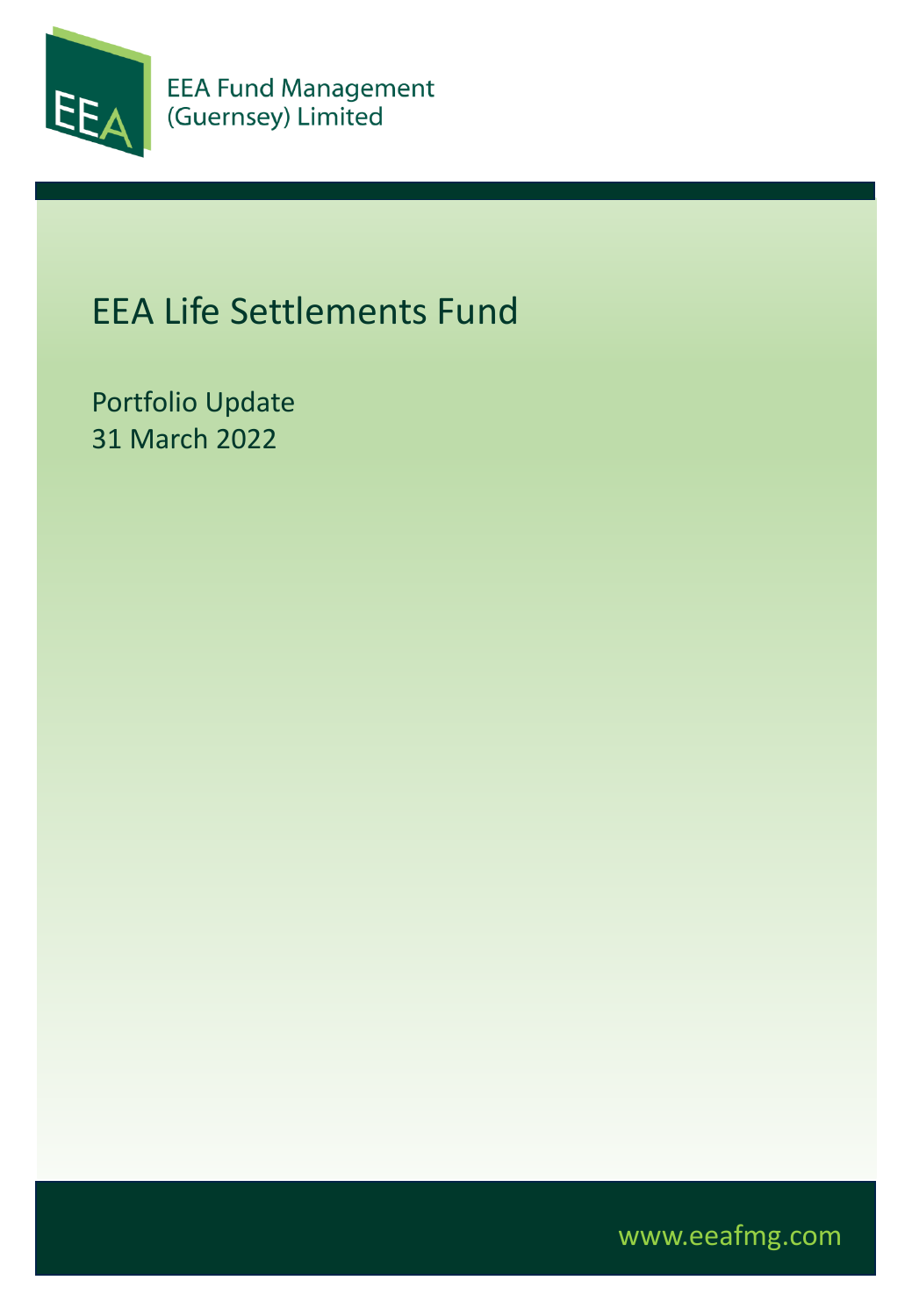#### Important Information

This material is being issued by EEA Fund Management (Guernsey) Limited (which is licensed by the Guernsey Financial Services Commission to carry on the restricted activities of promotion, subscription, dealing, management, advising and administration in connection with Category 1 Collective Investment Schemes and Category 2 General Securities and Derivatives under the Protection of Investors (Bailiwick of Guernsey) Law, 1987 as amended), and has been approved for issue in the UK by EEA Fund Management Limited (which is authorised and regulated by the Financial Conduct Authority ("FCA")).

EEA Life Settlements Fund PCC Limited (the "Fund" or "EEA Life Settlements Fund") is an unregulated collective investment scheme as contemplated by the Financial Services and Markets Act 2000 and, accordingly, its promotion in the UK is restricted by law. It may be promoted by a UK authorised person in accordance with Section 238 of the UK Financial Services and Markets Act 2000 Act and/or the FCA Rules. Any person who is not an authorised person may not distribute it to any other person. This document may not be given to, or relied or acted upon by, any other person.

As at the date of this document, the Fund has not been approved, notified or registered in accordance with Article 42 of the EU Alternative Investment Fund Managers Directive (2011/61/EU) for marketing to professional investors in any member state of the European Economic Area. Such approval, notification or registration will not be made or sought in the future since the Fund is closed to further subscriptions and will not, therefore, be marketed to professional investors in the European Economic Area.

The Fund is closed to further subscriptions and neither this document nor the Fund's Information Memorandum and Supplements (which, amongst other things, set out the risk factors associated with an investment in the Fund) constitute a direct or indirect offering or placement of shares or any other opportunity to invest in the Fund. Nothing contained in this note is to be construed as providing or offering investment, legal, accounting, tax or other advice and nothing should be relied on as such. The value of investments may go down as well as up and may be affected by changes in rates of exchange. Past performance should not be taken as an indication or guarantee of future performance and no representation or warranty, express or implied, is made regarding performance. Investments in the Fund do not provide capital guarantees like a deposit account and are not readily accessible. The rules on taxation can change and/or the tax treatment of the Fund could be challenged. Whilst all reasonable efforts have been made to ensure this document is accurate and up to date, no representations or warranties, either express or implied, are given as to the reliability, accuracy or completeness of the information contained in this note. Any opinions expressed are judgments at the time of writing and are subject to change without notice. To the extent permitted by law or regulation, no liability is accepted for any damage or loss, including without limitation loss of profit whether direct, indirect or consequential, in respect of the use of this material.

*All data as at 31 March 2022 unless otherwise stated.*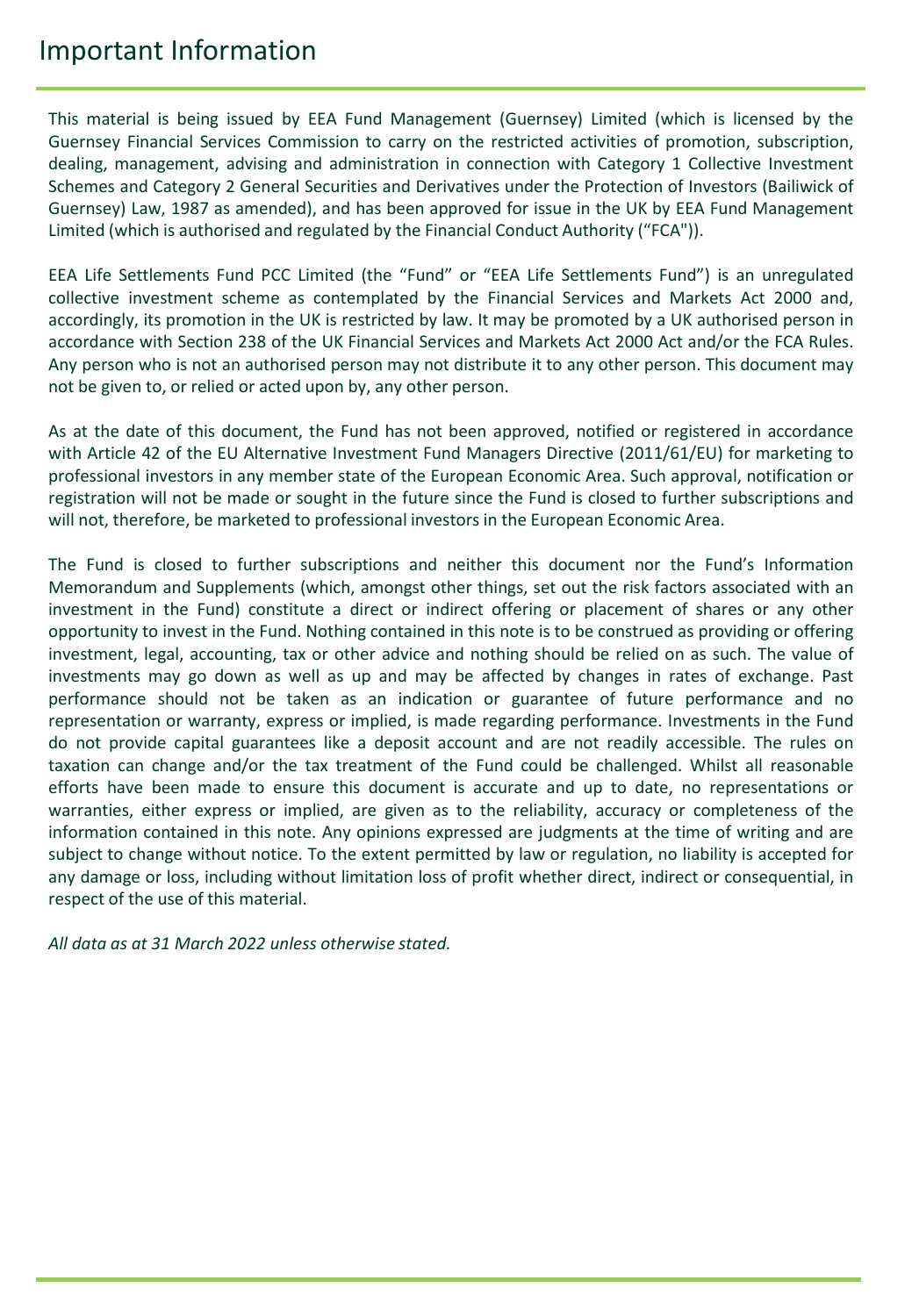At the reporting date of 31 March 2022, the Fund held 43 life insurance policies with a total net death benefit of \$154 million. The average policy size (net Cells in respect of the 1 April Redemption Day. death benefit) was approximately US\$3.6 million. The portfolio covered 23 illnesses, 27 lives and 23 insurance companies. Based upon weighted net death benefit, 96.35% of the portfolio was represented by insureds who were aged 80 or over, with an overall weighted average age of 93.6 years.

At the start of the year, the Fund's independent valuation agent, Maple Life Analytics, projected portfolio maturities for 2022 of \$55.0 million (but with a range of between \$17.8 million and \$90.1 million). In the quarter ending 31 March 2022, there were 3 reported maturities with a total net death benefit of \$15.1 million.

The NAV per Share of the USD-denominated Cells increased over the last quarter, ranging from 2.07% to 2.33% depending on the Cell. This increase resulted largely from maturities during the quarter.

The effects of currency movements on the non-USDdenominated Cells over the last quarter were on average around 2.90% (GBP), 2.67% (EUR) and 3.67% (SEK). As a result, during the period the overall NAV per share of the GBP-denominated Cells (range 5.01% to 5.35%), the EUR-denominated Cells (range 4.24% to 5.08%), and the SEK-denominated Cells (5.82% to 6.07%) all increased over the quarter.

Following the end of the quarter, the Fund redeemed approximately \$2.39m of shares across all Continuing

A discount rate of 14.26% currently applies to 100% of the policies.

*The discount rate refers to the rate used to determine the present value of the future cashflows anticipated in respect of each policy – it is a rate which reflects an implied annual return over the period from the date of valuation to the life expectancy estimate.*

#### Projected Net Death Benefits (NDB) from 1 January 2022

| Maturity projections (\$ million) |         |
|-----------------------------------|---------|
| 54,982,696                        | 31.50%  |
| 30,748,053                        | 17.60%  |
| 23,039,531                        | 13.20%  |
| 16,438,252                        | 9.40%   |
| 12,475,313                        | 7.10%   |
| 36,967,444                        | 21.20%  |
|                                   |         |
| 174,651,289                       | 100.00% |
|                                   |         |

Source: Maple Life Analytics, LLC. The amounts take into consideration Net Death Benefit paid during the relevant year, which includes outstanding payments for maturities in prior years. The total of \$174.7m also takes into account potential future policy expiries.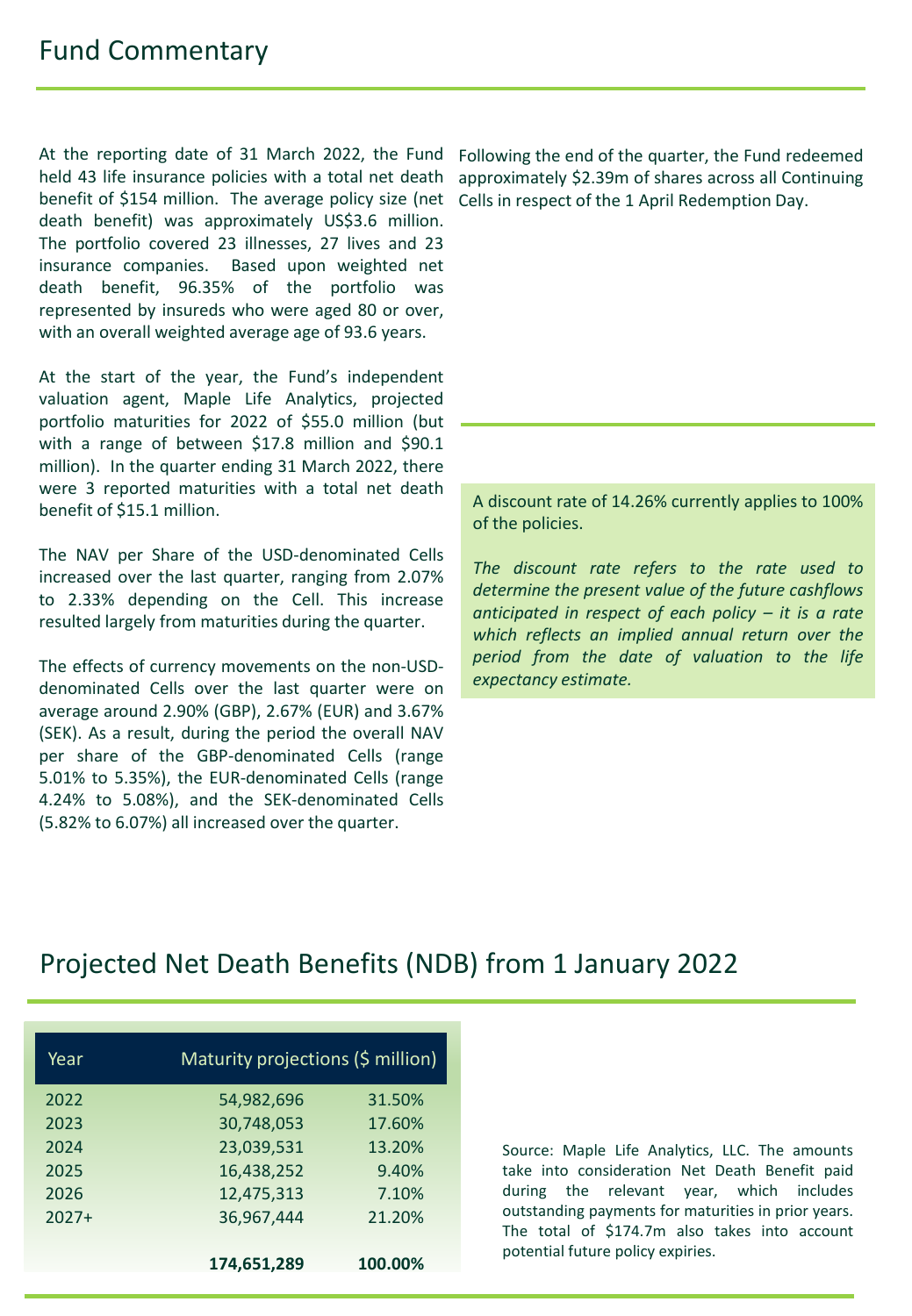# Policy Split by State of Issue

| <b>State</b> |                | Number of policies |                  | Net Death Benefit |  |
|--------------|----------------|--------------------|------------------|-------------------|--|
| <b>AL</b>    | $\overline{2}$ | 4.65%              | \$292,230.00     | 0.19%             |  |
| <b>CA</b>    | 5              | 11.63%             | \$15,900,000.00  | 10.31%            |  |
| <b>DE</b>    | $\overline{2}$ | 4.65%              | \$5,000,000.00   | 3.24%             |  |
| FL.          | $\overline{4}$ | 9.30%              | \$21,000,000.00  | 13.61%            |  |
| <b>GA</b>    | $\mathbf{1}$   | 2.33%              | \$750,000.00     | 0.49%             |  |
| <b>MA</b>    | $\mathbf{1}$   | 2.33%              | \$400,000.00     | 0.26%             |  |
| <b>MN</b>    | 3              | 6.98%              | \$10,395,639.00  | 6.74%             |  |
| <b>MS</b>    | $\mathbf{1}$   | 2.33%              | \$4,100,000.00   | 2.66%             |  |
| NJ           | 12             | 27.91%             | \$58,225,000.00  | 37.74%            |  |
| <b>NY</b>    | $\overline{3}$ | 6.98%              | \$11,716,983.00  | 7.60%             |  |
| <b>SC</b>    | $\mathbf{1}$   | 2.33%              | \$200,000.00     | 0.13%             |  |
| <b>SD</b>    | $\overline{2}$ | 4.65%              | \$14,000,000.00  | 9.08%             |  |
| <b>TN</b>    | $\overline{2}$ | 4.65%              | \$1,282,962.00   | 0.83%             |  |
| <b>TX</b>    | $\mathbf{1}$   | 2.33%              | \$500,000.00     | 0.32%             |  |
| <b>VA</b>    | $\mathbf{1}$   | 2.33%              | \$10,000,000.00  | 6.48%             |  |
| <b>WA</b>    | $\overline{2}$ | 4.65%              | \$500,000.00     | 0.32%             |  |
| Total        | 43             | 100.00%            | \$154,262,814.00 | 100.00%           |  |

# Policy Split by Net Death Benefit

| <b>NDB Range</b>  |    | <b>Number of Policies</b> | Net Death Benefit |         |
|-------------------|----|---------------------------|-------------------|---------|
| $<$ \$0.5M        | 11 | 25.58%                    | \$2,531,637.00    | 1.64%   |
| $$0.5M - $0.99M$$ | 5  | 11.63%                    | \$3,032,962.00    | 1.97%   |
| $$1.0M - $2.49M$  | 5  | 11.63%                    | \$6,473,215.00    | 4.20%   |
| $$2.5M - $4.99M$  | 5  | 11.63%                    | \$17,225,000.00   | 11.17%  |
| \$5.0M - \$7.49M  | 9  | 20.93%                    | \$47,000,000.00   | 30.47%  |
| $>= $7.5M$        | 8  | 18.60%                    | \$78,000,000.00   | 50.56%  |
|                   |    |                           |                   |         |
| <b>Total</b>      | 43 | 100.00%                   | \$154,262,814.00  | 100.00% |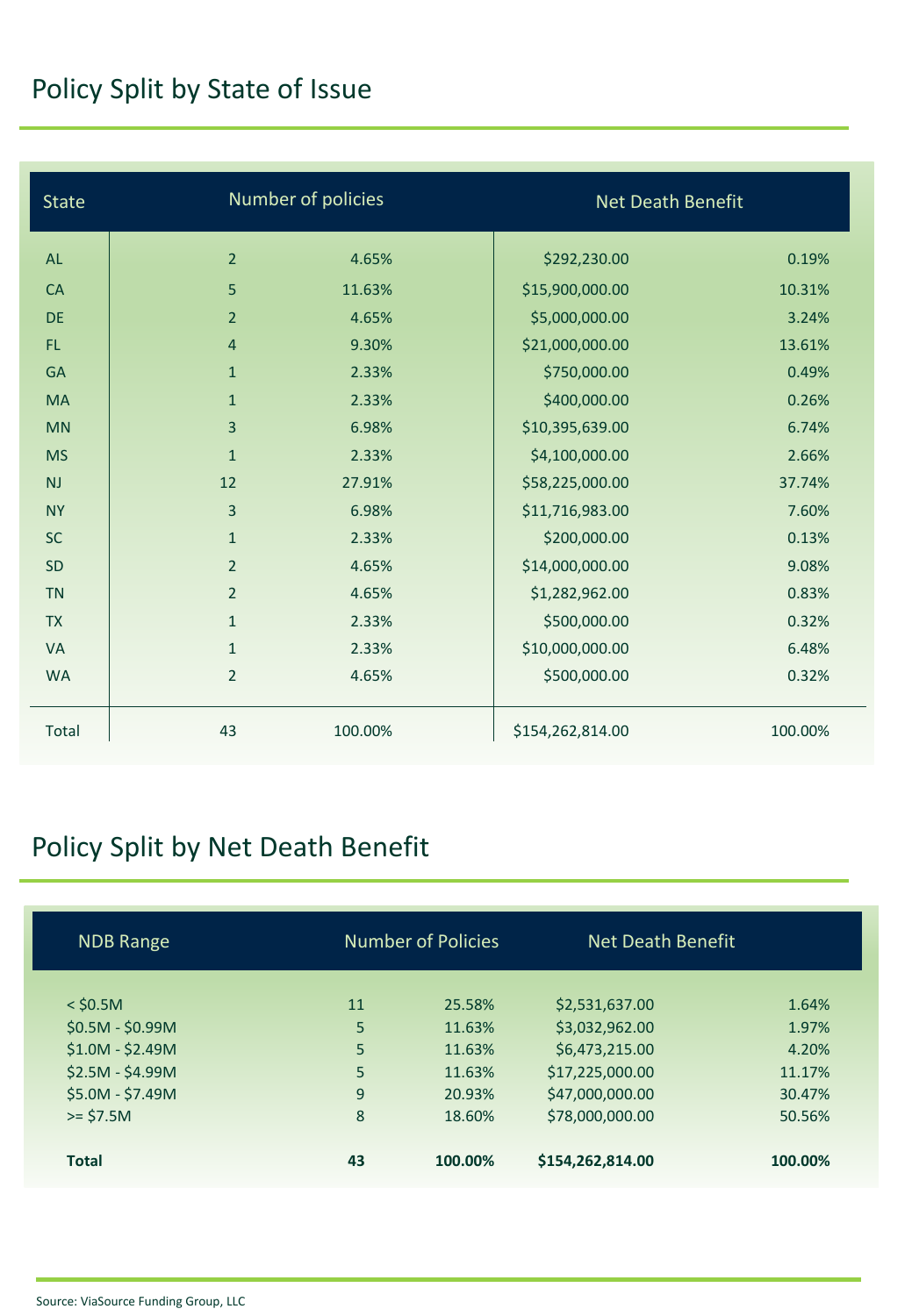### Policy Split by Policy Type

| Policy Type             |    | <b>Number of Policies</b> |                  | <b>Policy Net Death Benefit</b> |  |
|-------------------------|----|---------------------------|------------------|---------------------------------|--|
|                         |    |                           |                  |                                 |  |
| <b>Flexible Premium</b> | 19 | 44.19%                    | \$62,457,962.00  | 40.49%                          |  |
| Term                    | 5  | 11.63%                    | \$1,700,000.00   | 1.10%                           |  |
| Universal Life          | 19 | 44.19%                    | \$90,104,852.00  | 58.41%                          |  |
| <b>Total</b>            | 43 | 100.00%                   | \$154,262,814.00 | 100.00%                         |  |

Note: Policies have a termination age. The Investment Adviser has estimated, as at 31 March 2022, that around 0.16% of the remaining net death benefit was represented by policies that would expire should they not mature within their LE estimate and that an additional 6.22% of the remaining net death benefit was represented by policies that would expire should they not mature within two-times their LE estimate.

#### Policy Split by Age

| Age Range    | <b>Number of Policies</b> |         | Net Death Benefit |         |
|--------------|---------------------------|---------|-------------------|---------|
|              |                           |         |                   |         |
| $50 - 59$    | $\overline{4}$            | 9.30%   | \$892,230.00      | 0.58%   |
| $60 - 69$    | 6                         | 13.95%  | \$3,395,584.00    | 2.20%   |
| $70 - 79$    | 3                         | 6.98%   | \$1,350,000.00    | 0.88%   |
| $80 - 89$    | 6                         | 13.95%  | \$24,500,000.00   | 15.88%  |
| $90 - 99$    | 22                        | 51.16%  | \$123,625,000.00  | 80.14%  |
| <b>Total</b> | 43                        | 100.00% | \$154,262,814.00  | 100.00% |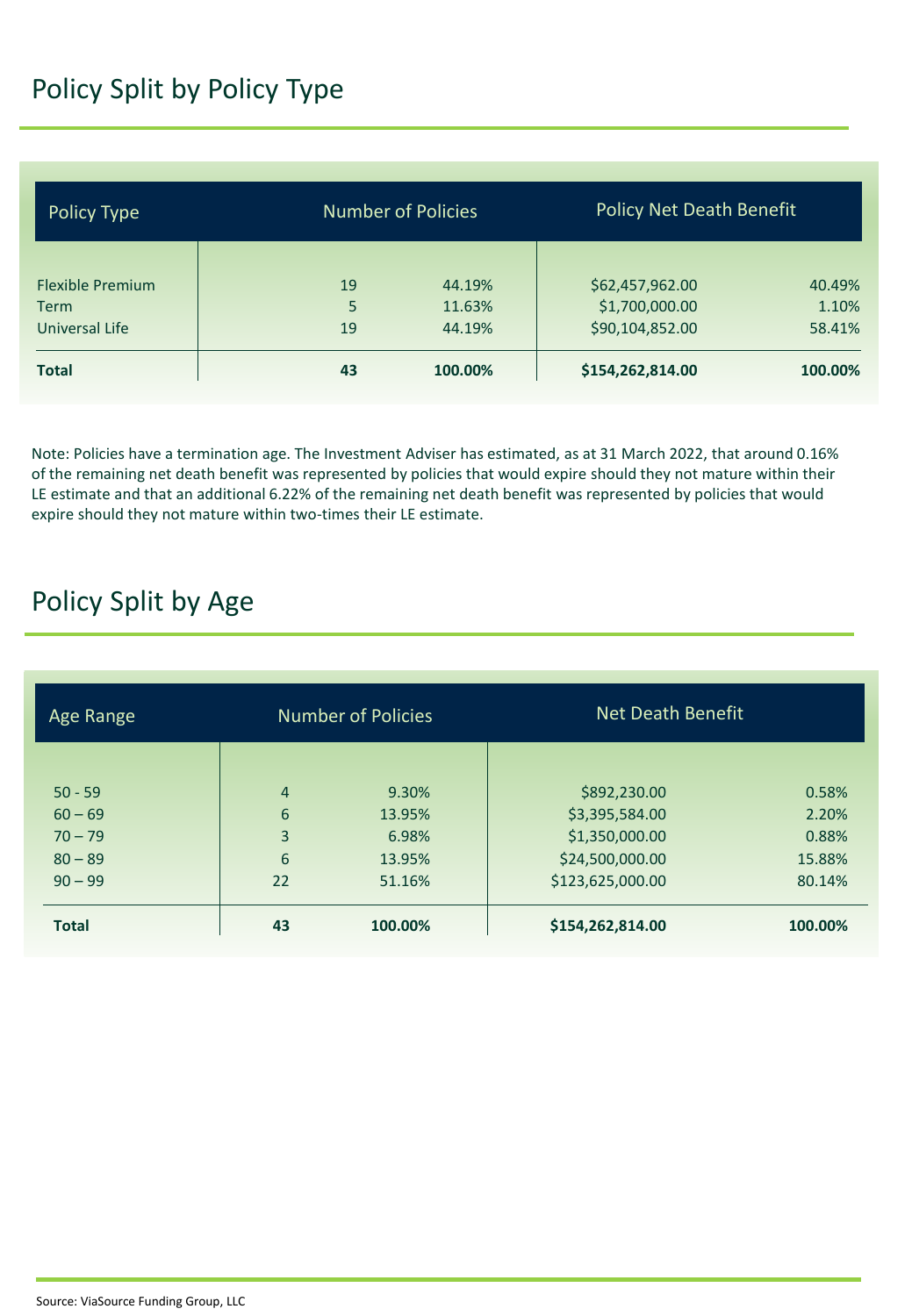# Policy Split by Insurance Company

| <b>Insurance Company</b>     | <b>Number of Policies</b> | <b>Policy Net Death Benefit</b> |         |
|------------------------------|---------------------------|---------------------------------|---------|
|                              |                           |                                 |         |
| American General Life        | 6<br>13.95%               | \$11,300,000.00                 | 7.33%   |
| <b>American National</b>     | 2.33%<br>$\mathbf{1}$     | \$10,000,000.00                 | 6.48%   |
| Aviva Life Insurance Co      | 2.33%<br>$\mathbf{1}$     | \$250,000.00                    | 0.16%   |
| <b>AXA</b>                   | 5<br>11.63%               | \$38,000,000.00                 | 24.63%  |
| <b>Federated Life</b>        | 2.33%<br>$\mathbf{1}$     | \$732,962.00                    | 0.48%   |
| John Hancock                 | 2.33%<br>$\mathbf{1}$     | \$5,000,000.00                  | 3.24%   |
| Lincoln Benefit              | 9.30%<br>$\overline{4}$   | \$18,420,639.00                 | 11.94%  |
| <b>Lincoln Financial</b>     | 2.33%<br>$\mathbf{1}$     | \$10,000,000.00                 | 6.48%   |
| <b>Lincoln National</b>      | 4.65%<br>$\overline{2}$   | \$20,000,000.00                 | 12.96%  |
| <b>Mass Mutual</b>           | 2.33%<br>$\mathbf{1}$     | \$3,000,000.00                  | 1.94%   |
| MetLife                      | 4.65%<br>$\overline{2}$   | \$500,000.00                    | 0.32%   |
| <b>New England Financial</b> | 2.33%<br>$\mathbf{1}$     | \$1,473,215.00                  | 0.96%   |
| Pacific Life                 | 2.33%<br>$\mathbf{1}$     | \$6,000,000.00                  | 3.89%   |
| Primerica                    | 2.33%<br>$\mathbf{1}$     | \$100,000.00                    | 0.06%   |
| Prudential                   | 2.33%<br>$\mathbf{1}$     | \$5,000,000.00                  | 3.24%   |
| RiverSource Life Insurance   | 2.33%<br>$\mathbf{1}$     | \$500,000.00                    | 0.32%   |
| <b>State Farm Life</b>       | $\overline{2}$<br>4.65%   | \$292,230.00                    | 0.19%   |
| Sun Life Assurance           | 2.33%<br>$\mathbf{1}$     | \$6,000,000.00                  | 3.89%   |
| Transamerica                 | 9.30%<br>$\overline{4}$   | \$13,500,000.00                 | 8.75%   |
| United of Omaha              | 6.98%<br>3                | \$3,000,000.00                  | 1.94%   |
| <b>US Financial Life</b>     | $\mathbf{1}$<br>2.33%     | \$200,000.00                    | 0.13%   |
| <b>West Coast Life</b>       | 2.33%<br>$\mathbf{1}$     | \$750,000.00                    | 0.49%   |
| <b>William Penn</b>          | $\mathbf{1}$<br>2.33%     | \$243,768.00                    | 0.16%   |
|                              |                           |                                 |         |
| <b>Total</b>                 | 43<br>100.00%             | \$154,262,814.00                | 100.00% |

### 12 months premiums to 31 March 2022 was \$21,678,023.96